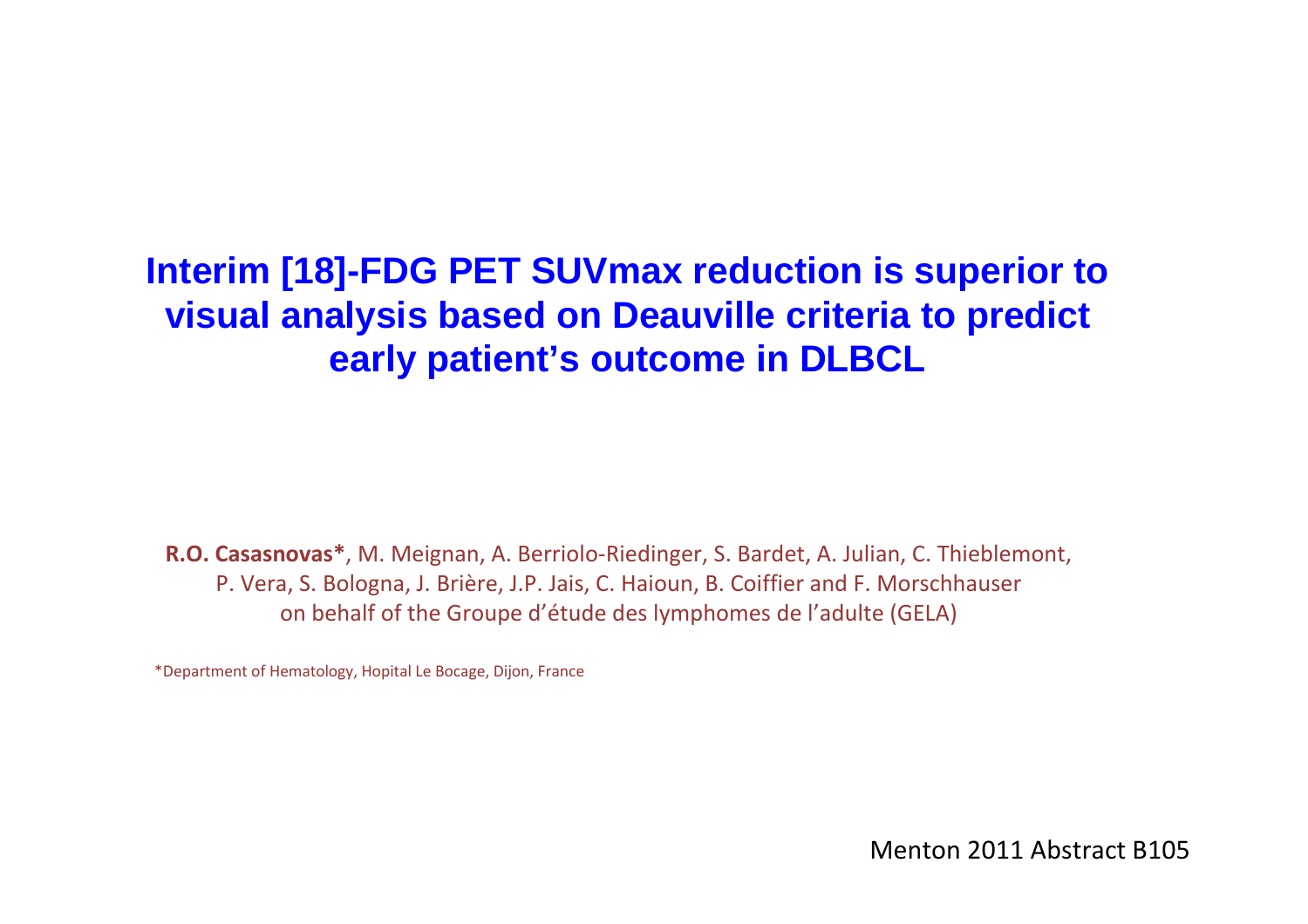

#### DLBCL: 18-60 y, aaIPI=2-3

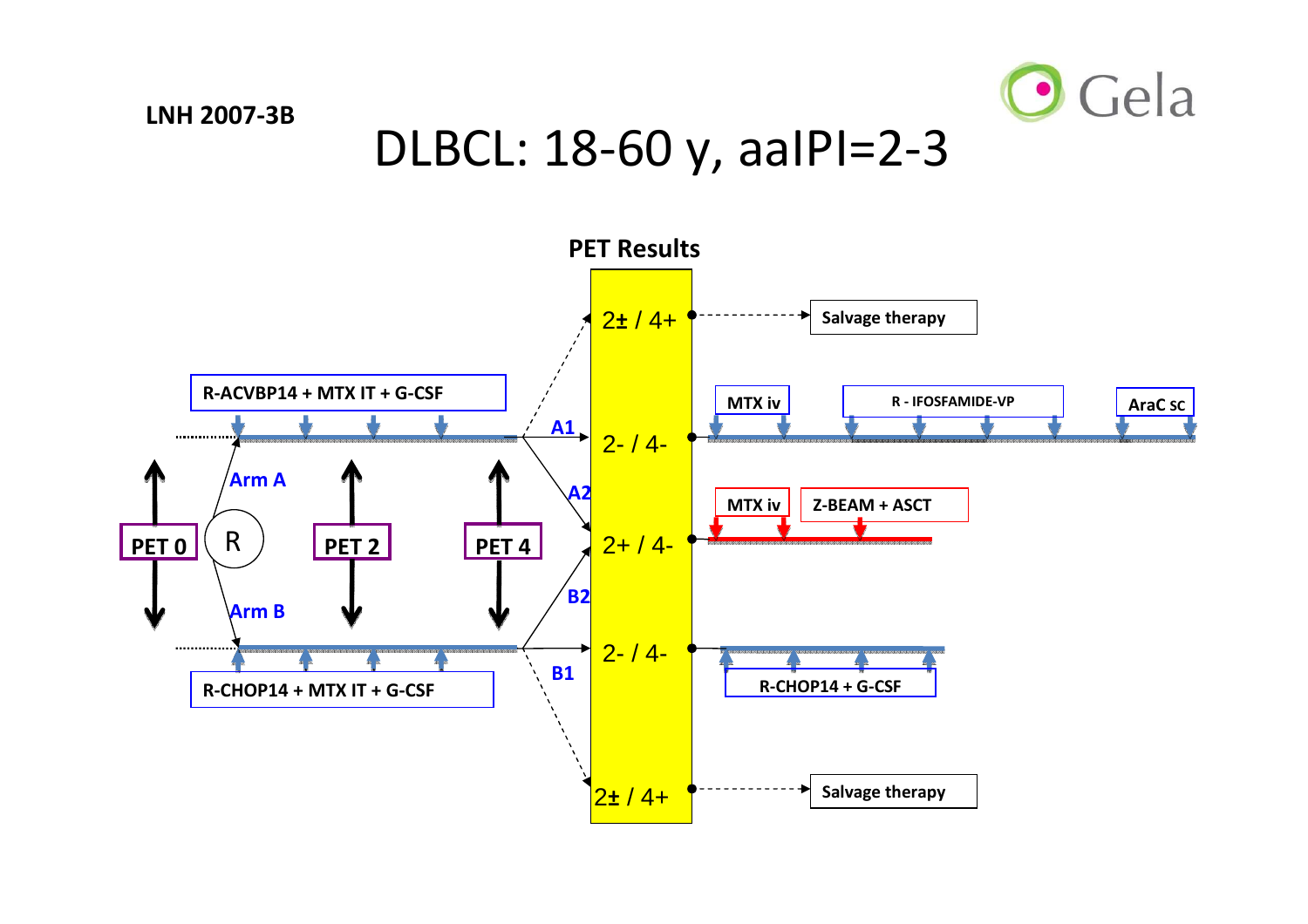

## PET review

• Planned real time central PET review (3 experts): PET Interpretation according to **IHP criteria** 

*(M.Juweid et al, J.Clin.Oncol 2007; 25: 571)*

• First exploratory PET analysis using quantitative criteria (∆SUVmax): ∆SUVmax > IHP (PFS, OS)

*(RO Casasnovas et al; Blood 2011; 118: 37)*

• Second exploratory PET analysis using visual DEAUVILLE criteria (5PS: <4 vs ≥4)

**Comparison of 5PS visual criteria and quantitative PET results**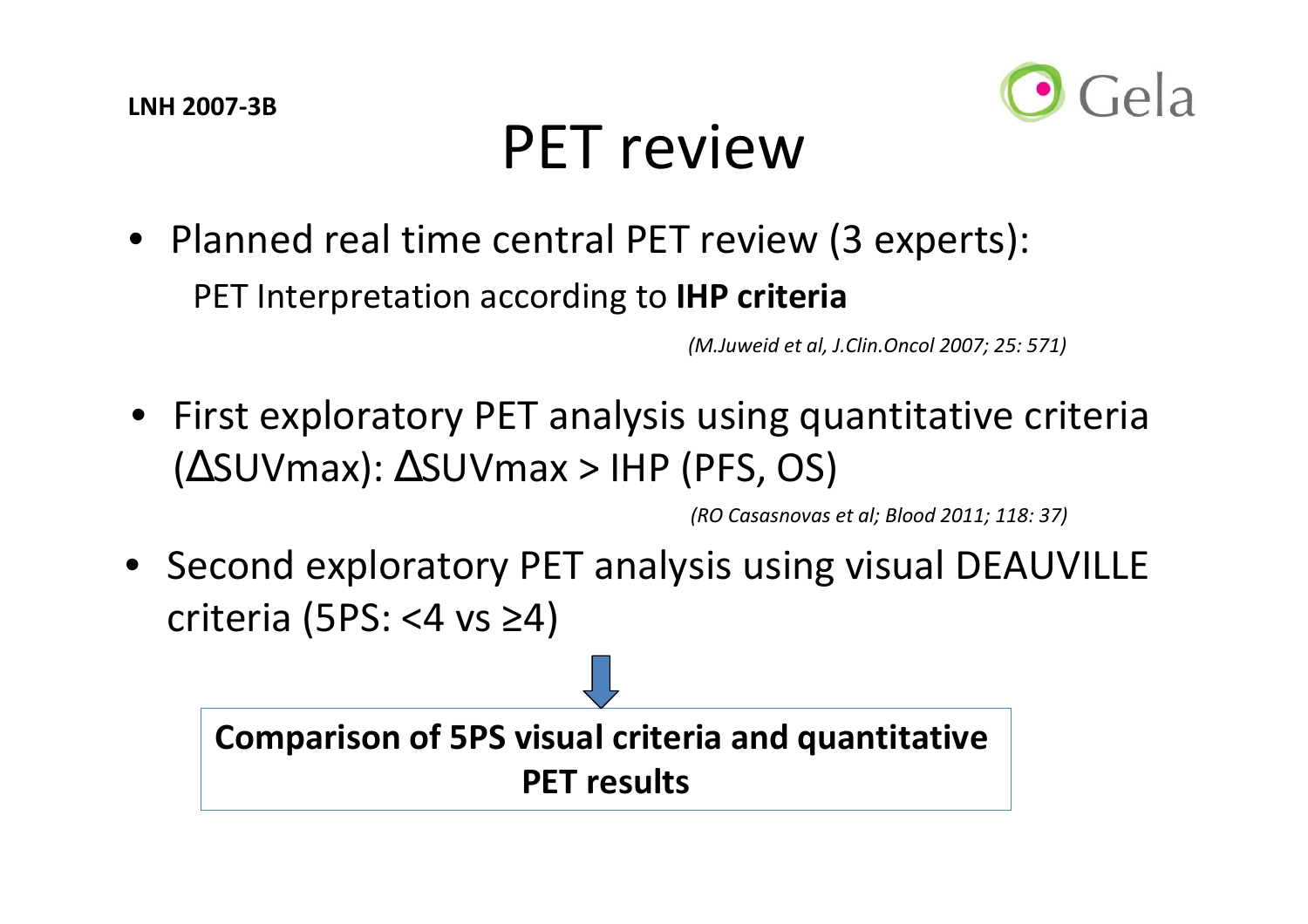#### Gela **LNH 2007-3B**PFS according to PET2 results**Visual Analysis (5PS: <4 vs ≥4)**∆**SUVmax PET0-2**∆**SUVmax>66PET2-%**  $0.8$ 0.8 Survival Probability Survival Probability  $0.6$ 0.6 **PET2+**∆**SUVmax≤66%**  $0.4$  $0.4$  $0.2$  $0.2 \cdot$ **P <0.03P >0.8**

**36/48 (75%) PET2+ pts reach a** ∆**SUVmax >66%**

 $\,6\,$ 

 $12$ 

PFS (months)

18

24

30

∆**SUVmax≤66% => 2yPFS = 58%** ∆**SUVmax>66% => 2yPFS = 86% PET2+**

 $12$ 

PFS (months)

6

 $18\,$ 

 $24$ 

30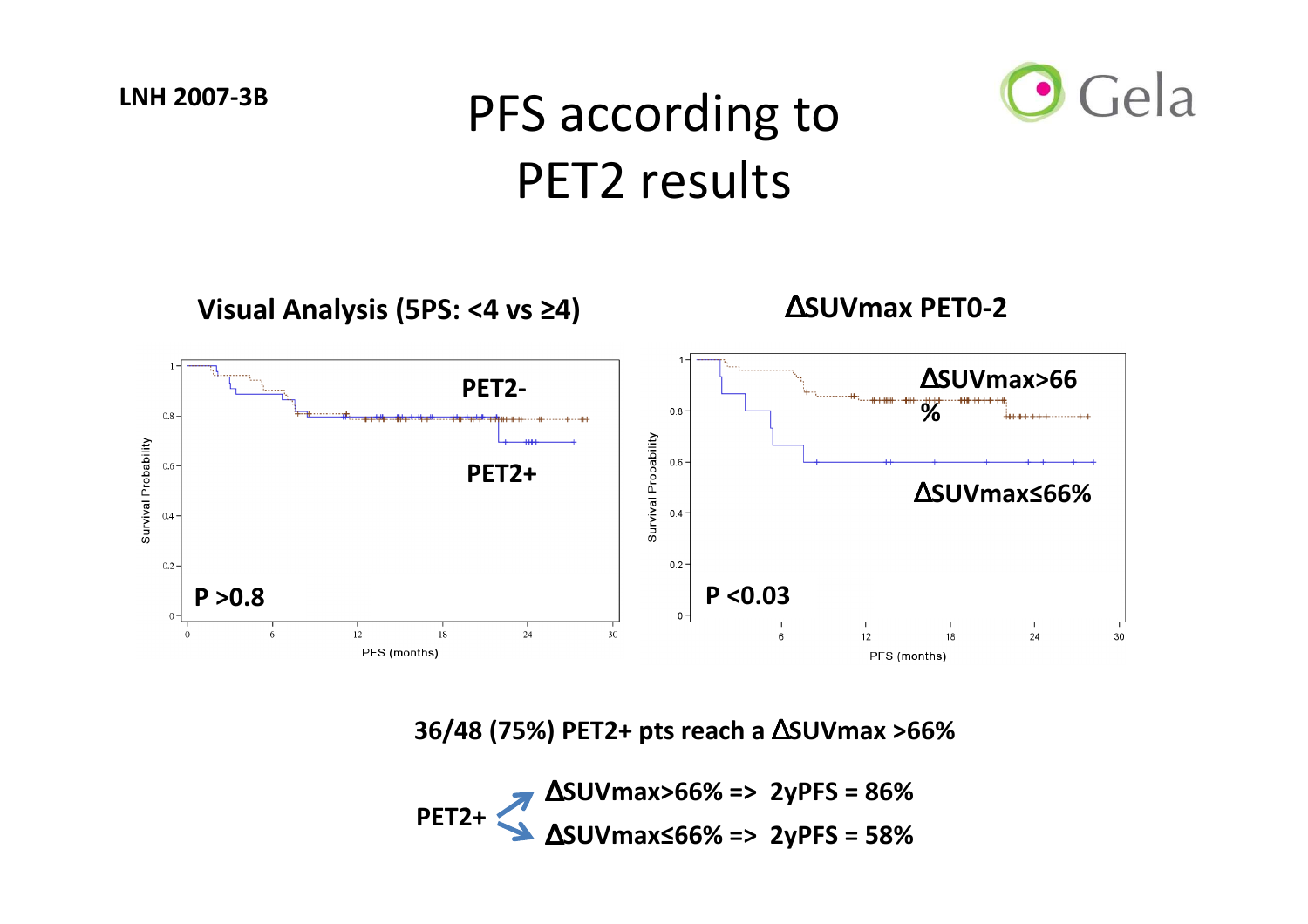## PFS according to PET4 results

Gela



**22/30 (73%) PET4+ pts reach a** ∆**SUVmax>70%**

∆**SUVmax≤70% => 2yPFS = 0%** ∆**SUVmax>70% => 2yPFS = 89% PET4+**

**LNH 2007-3B**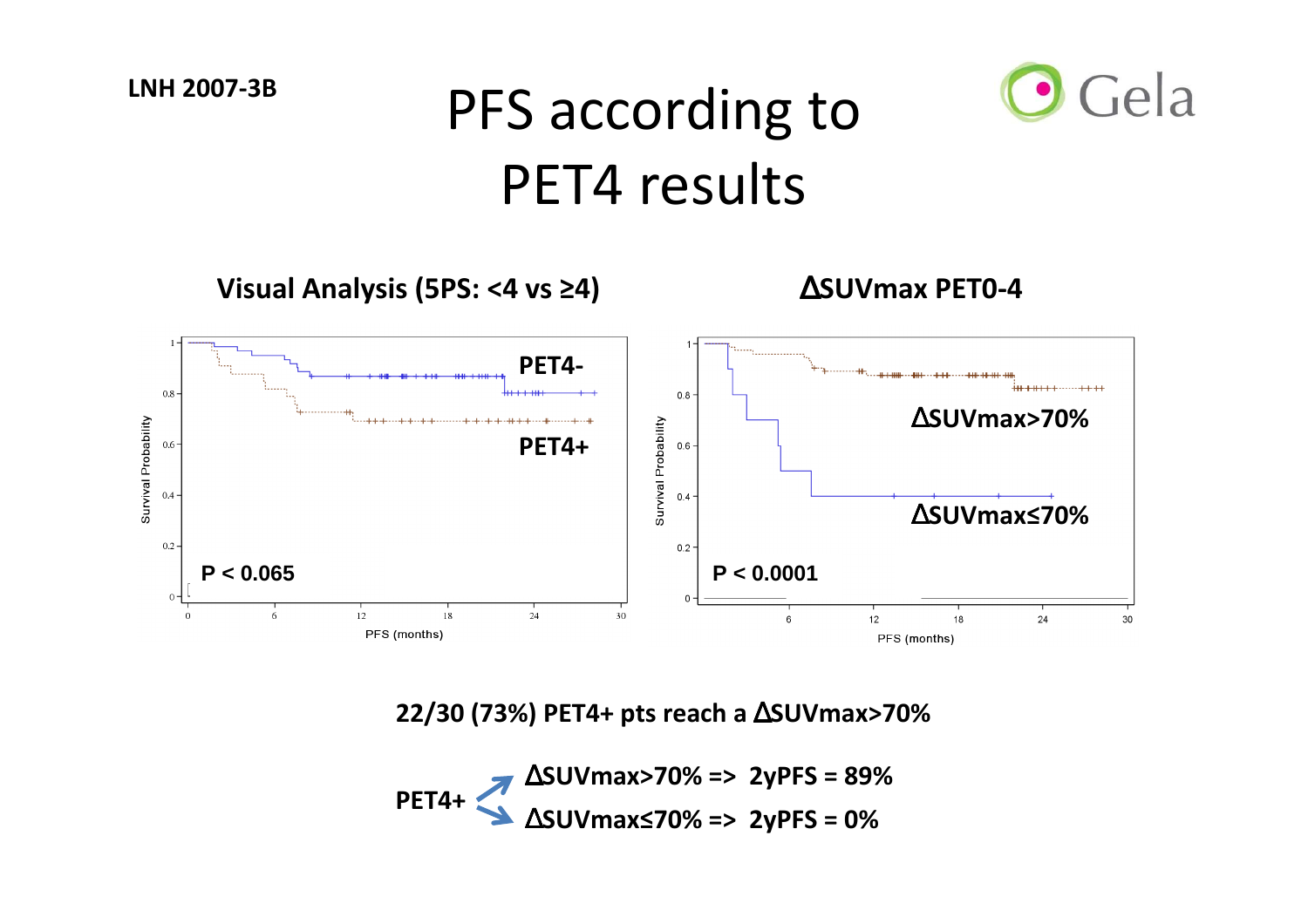#### OS according to PET2 results

Gela

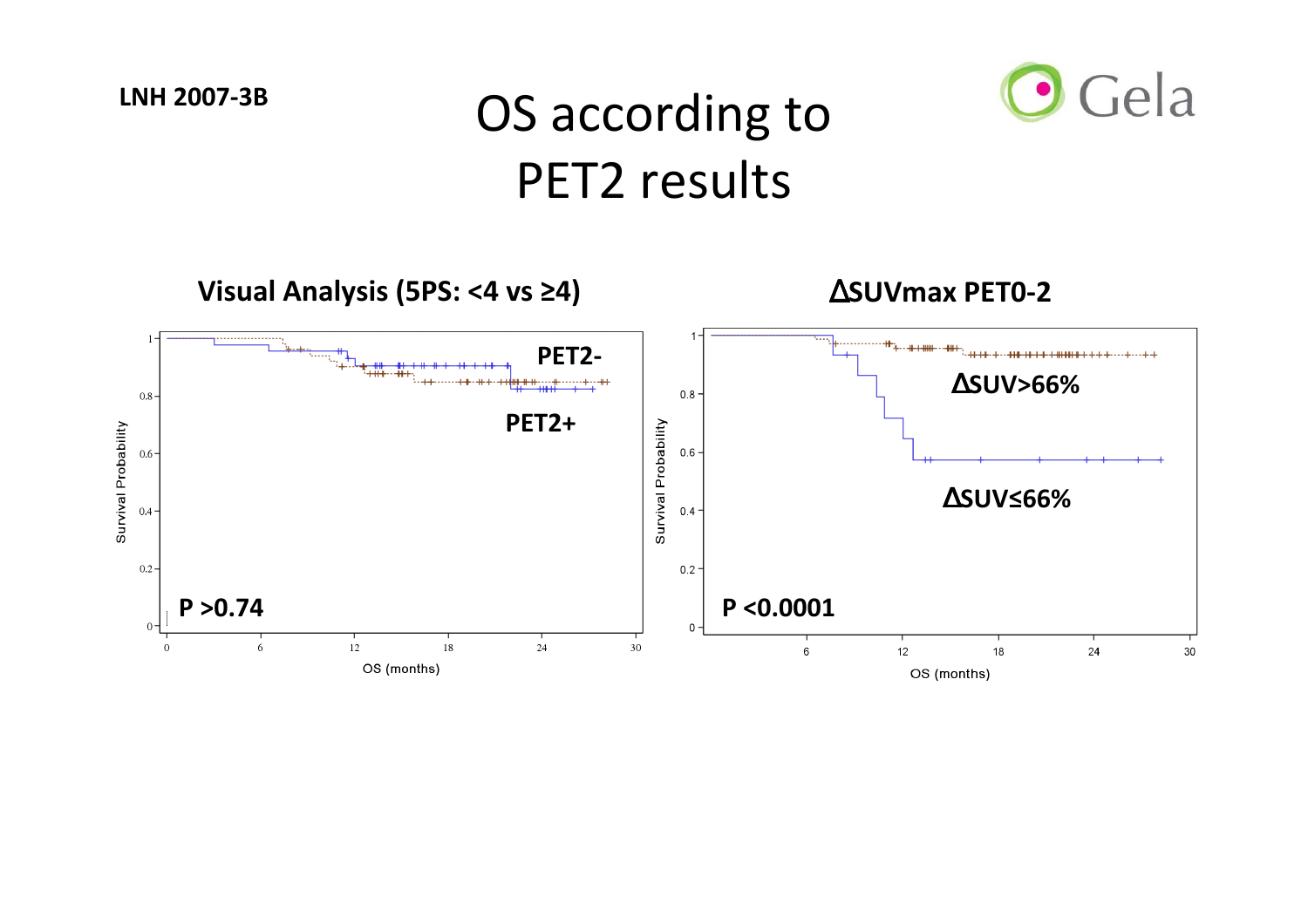# OS according to PET4 results



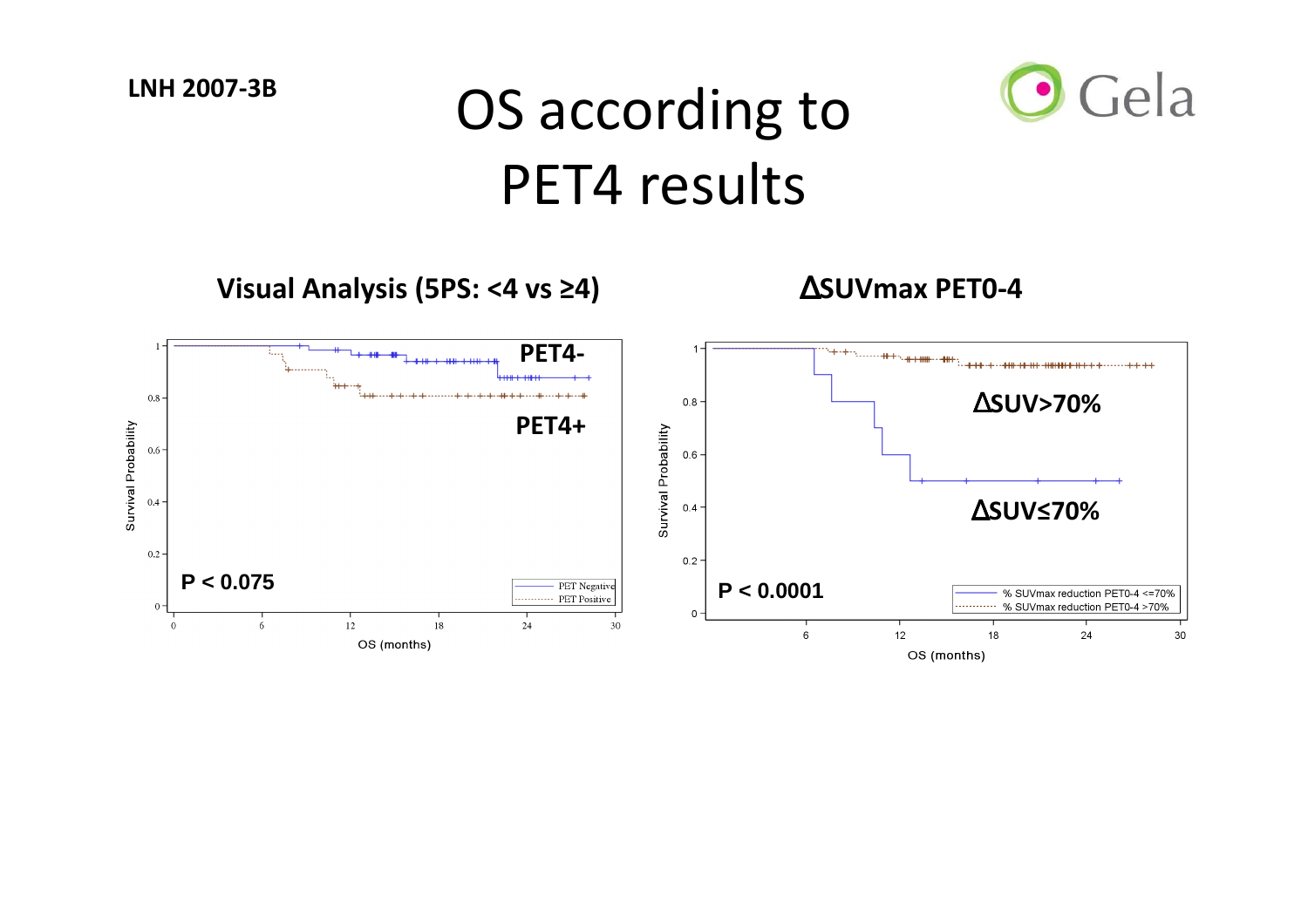### Conclusion

∆SUVmax analysis of interim PET better predicts patient's outcome than visual analysis based on 5PS criteria